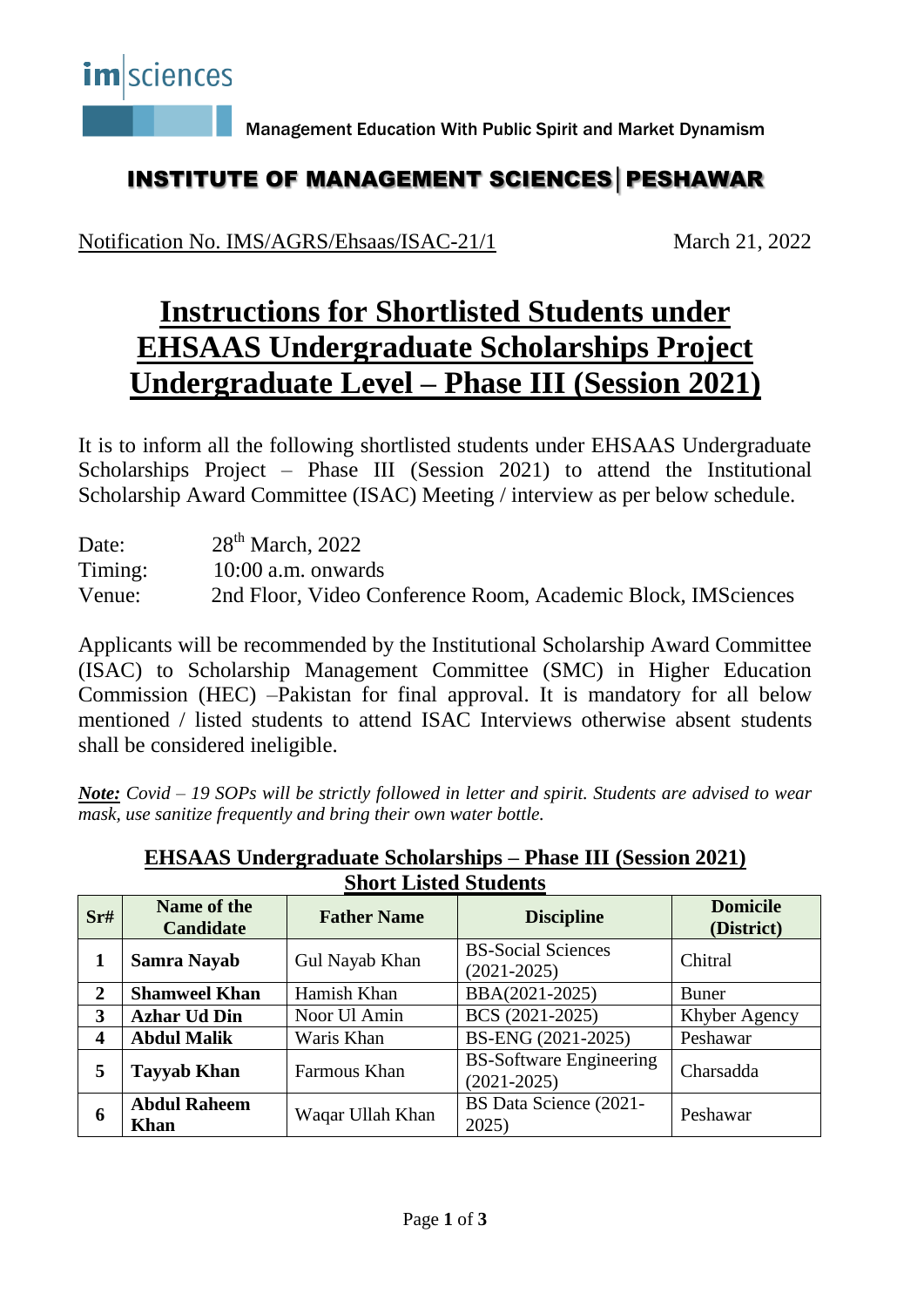Management Education With Public Spirit and Market Dynamism

## INSTITUTE OF MANAGEMENT SCIENCES│PESHAWAR

| $\overline{7}$ | <b>Saif Ur Rahman</b>                | Abd Ur Rahman               | <b>BS-English</b><br>$(2021 - 2025)$              | Chitral          |
|----------------|--------------------------------------|-----------------------------|---------------------------------------------------|------------------|
| 8              | <b>Hamza Khan</b>                    | Sarbiland Ahmad<br>Khan     | BS-English (2021-2025)                            | Peshawar         |
| 9              | <b>Mariam Asad</b>                   | <b>Asad Kamal</b>           | BS Accounting & Finance<br>$(2021 - 2025)$        | Peshawar         |
| 10             | <b>Sawera Aman</b>                   | Aman Ullah                  | BS Social Sciences (2021-<br>2025)                | Chitral          |
| 11             | <b>Shayan Khan</b>                   | Khanzada<br>Muhammad Shahab | <b>BS-Software Engineering</b><br>$(2021 - 2025)$ | Peshawar         |
| 12             | <b>Sajid Murad</b>                   | <b>Sher Murad</b>           | <b>BS-Economics</b><br>$(2021 - 2025)$            | Chitral          |
| 13             | <b>Sayana Didar</b>                  | Didar Uddin                 | BS-Accountancy &<br>Finance(2021-2025)            | Chitral          |
| 14             | <b>Iqra Tariq</b>                    | Muhammad Tariq              | BS-ENG (2021-2025)                                | Karak            |
| 15             | <b>Mohammad</b><br><b>Hasan Azam</b> | Azam Khan                   | BS Accounting & Finance<br>$(2021 - 2025)$        | Kohat            |
| 16             | Naila Nabi                           | Nabi Rehmat                 | <b>BS-Social Sciences</b><br>$(2021 - 2025)$      | Chitral          |
| 17             | <b>Asad Ali</b>                      | <b>Gul Bhali</b>            | BS-ENG (2021-2025)                                | Mardan           |
| 18             | Aroona                               | <b>Tariq Pervez</b>         | <b>BS-Software Engineering</b><br>$(2021 - 2025)$ | Peshawar         |
| 19             | <b>Basnoor Syed</b>                  | Syed Mujahid Shah           | BS-ENG (2021-2025)                                | Peshawar         |
| 20             | <b>Uzma Wali</b>                     | Khosh Wali Khan             | BS Social Sciences (2021-<br>2025)                | Chitral          |
| 21             | <b>Muhammad</b><br><b>Maaz</b>       | <b>Muhammad Saeed</b>       | BBA (2021-2025)                                   | Peshawar         |
| 22             | <b>Aiman Khan</b>                    | Said Ullah Khan             | BS-ENG (2021-2025)                                | Karak            |
| 23             | <b>Nizam</b><br><b>Muhammad</b>      | Khaliq Muhammad             | <b>BS-Computer Science</b><br>$(2021 - 2025)$     | Khyber Agency    |
| 24             | <b>Hisham Khan</b>                   | Abidullah                   | Engineering &<br>Technology                       | Khyber Agency    |
| 25             | <b>Arshad Jamal</b>                  | Gul Jamal                   | <b>BS-Software Engineering</b><br>$(2021 - 2025)$ | Khyber Agency    |
| 26             | <b>Affan Ullah</b>                   | Farman Ullah Khan           | <b>BS-Economics</b><br>$(2021 - 2025)$            | <b>Upper Dir</b> |
| 27             | <b>Muhammad</b><br>Zahid             | Sher Bahadar Khan           | <b>BS-English</b><br>$(2021 - 2025)$              | Bajaur Agency    |
| 28             | <b>Zainish Batool</b>                | Hidayat Hussain             | BS-ENG (2021-2025)                                | Kurram Agency    |
| 29             | <b>Yasir Nawaz</b>                   | Noor Nawaz Khan             | BS Social Sciences (2021-<br>2025)                | Chitral          |